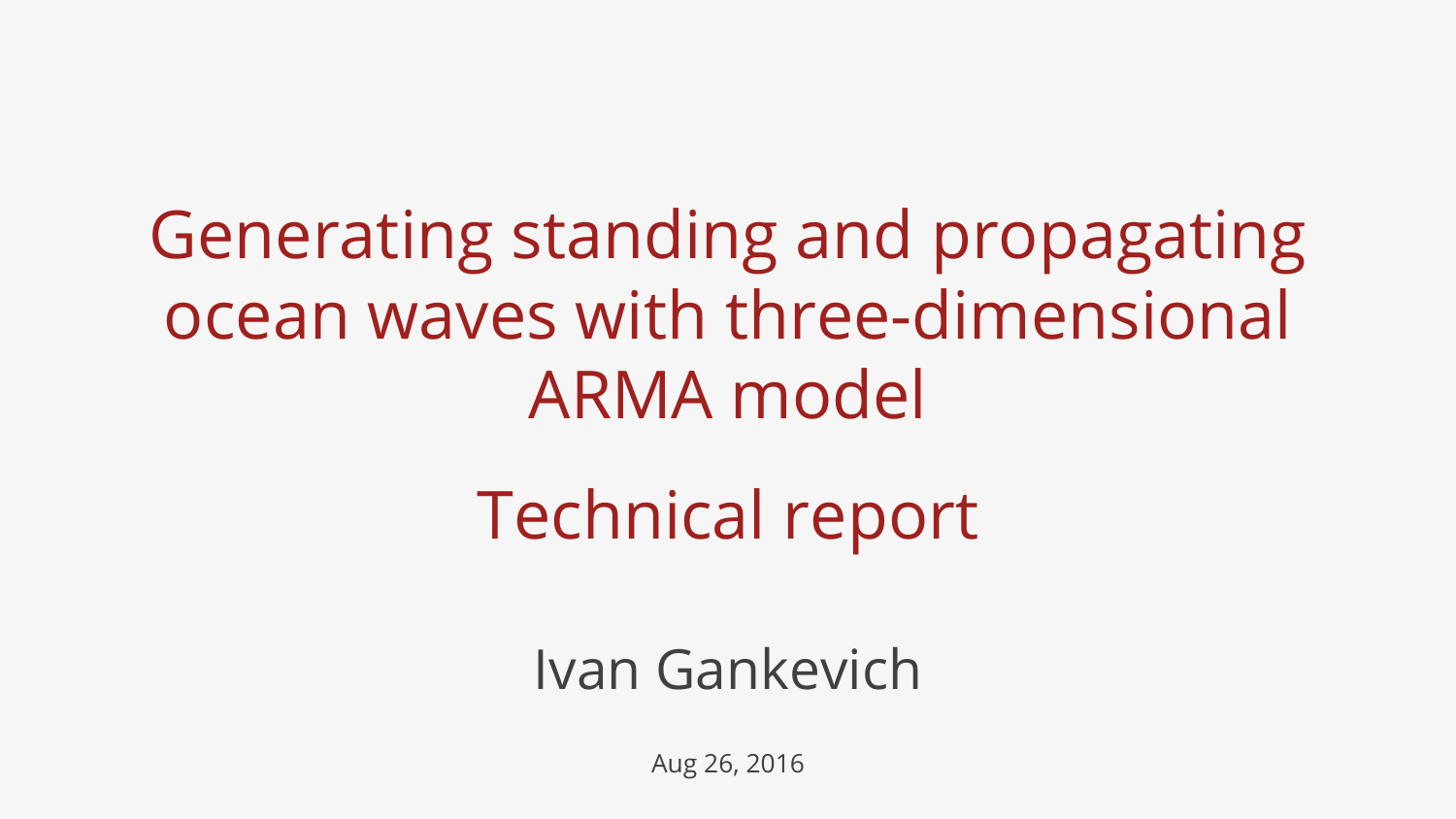# Section 1

Two methods of finding wave's ACF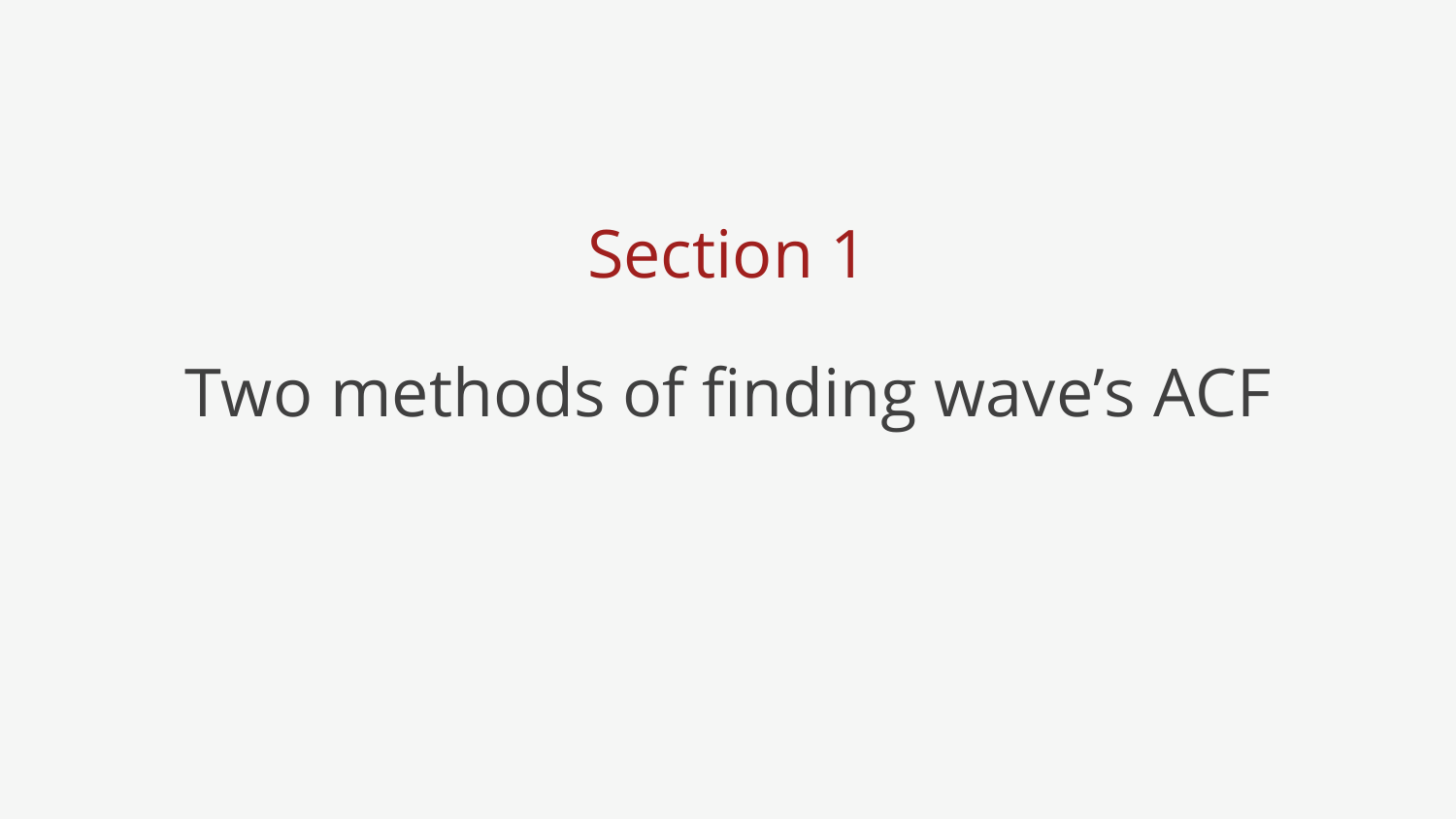#### Apply Wiener—Khinchin theorem to a wave profile *ζ* to get ACF *K*:

$$
K(t) = \mathcal{F}\left\{ |\zeta(t)|^2 \right\}.
$$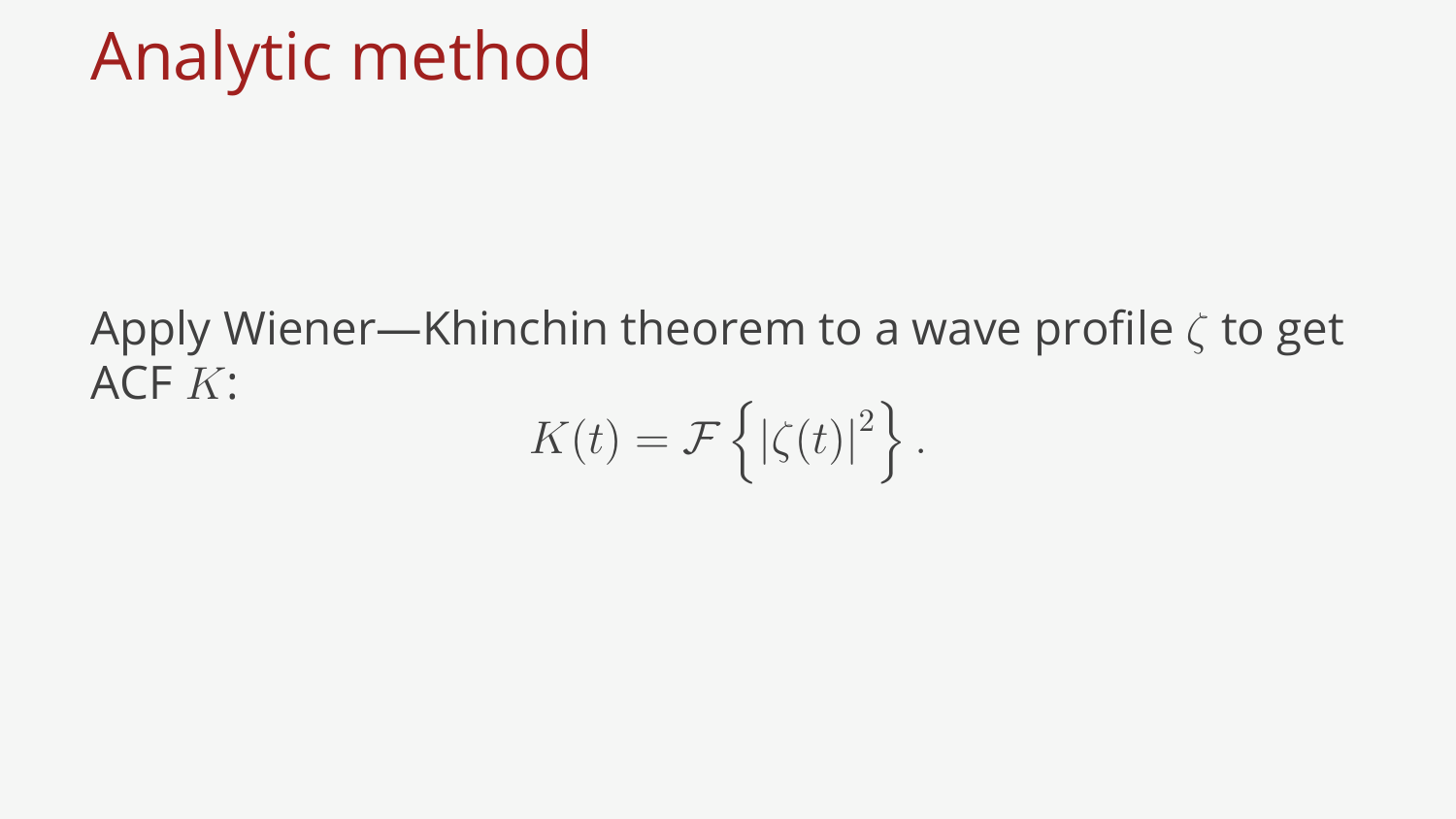#### Example

Standing wave profile:

$$
\zeta(t, x, y) = A \sin(k_x x + k_y y) \sin(\sigma t).
$$

#### Standing wave ACF:

 $K(t, x, y) = \gamma \exp[-\alpha(|t| + |x| + |y|)] \cos \beta t \cos [\beta x + \beta y].$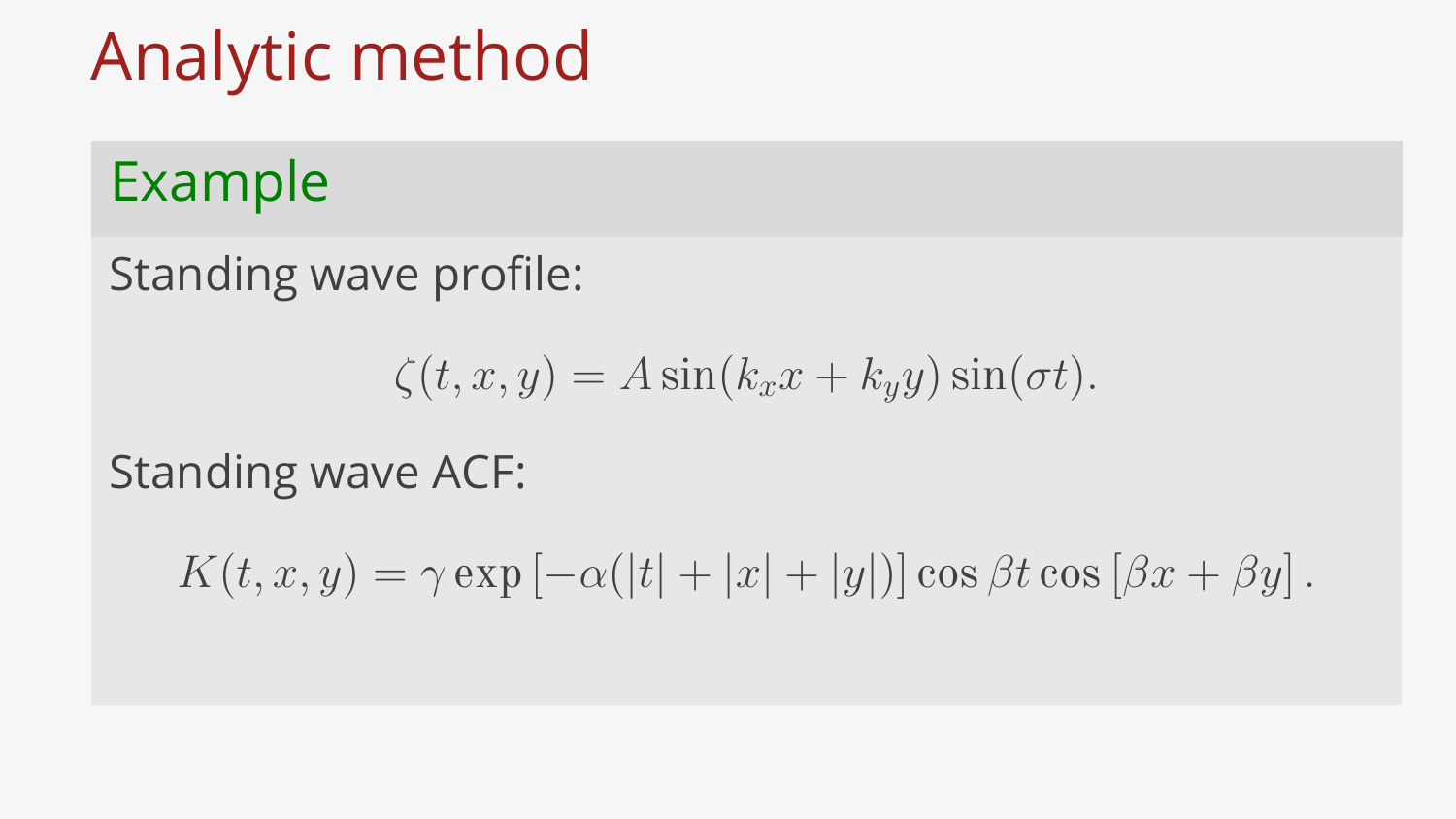#### Example

Propagating wave profile:

$$
\zeta(t, x, y) = A \cos(\sigma t + k_x x + k_y y).
$$

Propagating wave ACF:

 $K(t, x, y) = \gamma \exp[-\alpha(|t| + |x| + |y|)] \cos[\beta(t + x + y)].$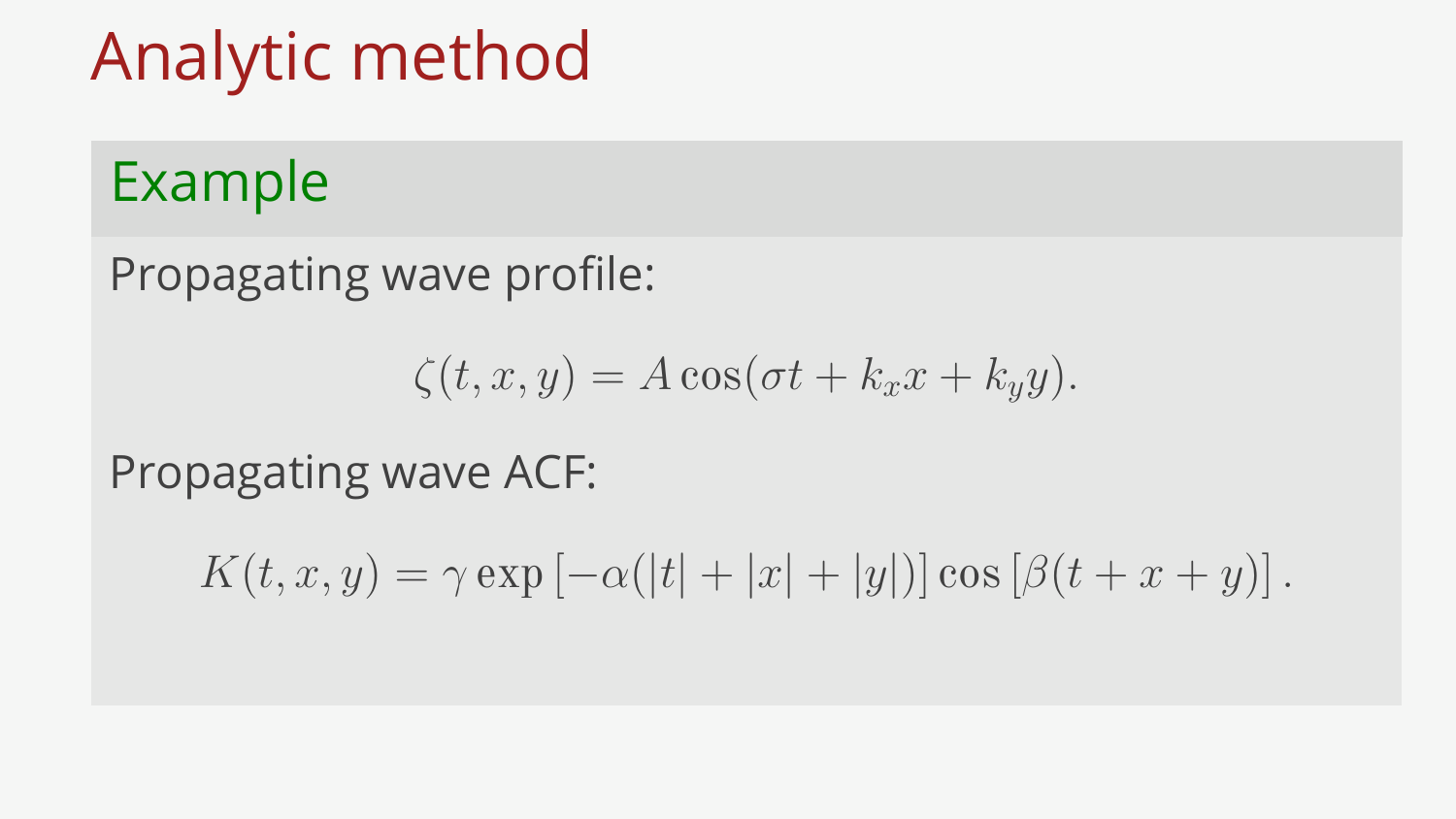Some observations:

- ▶ Taking Fourier transform of sine/cosine wave profile requires multiplying it by an decaying exponent to produce useful ACF.
- ▶ Fourier Transform of squared exponent (Gaussian) is another Gaussian.

#### Why use Fourier transform at all?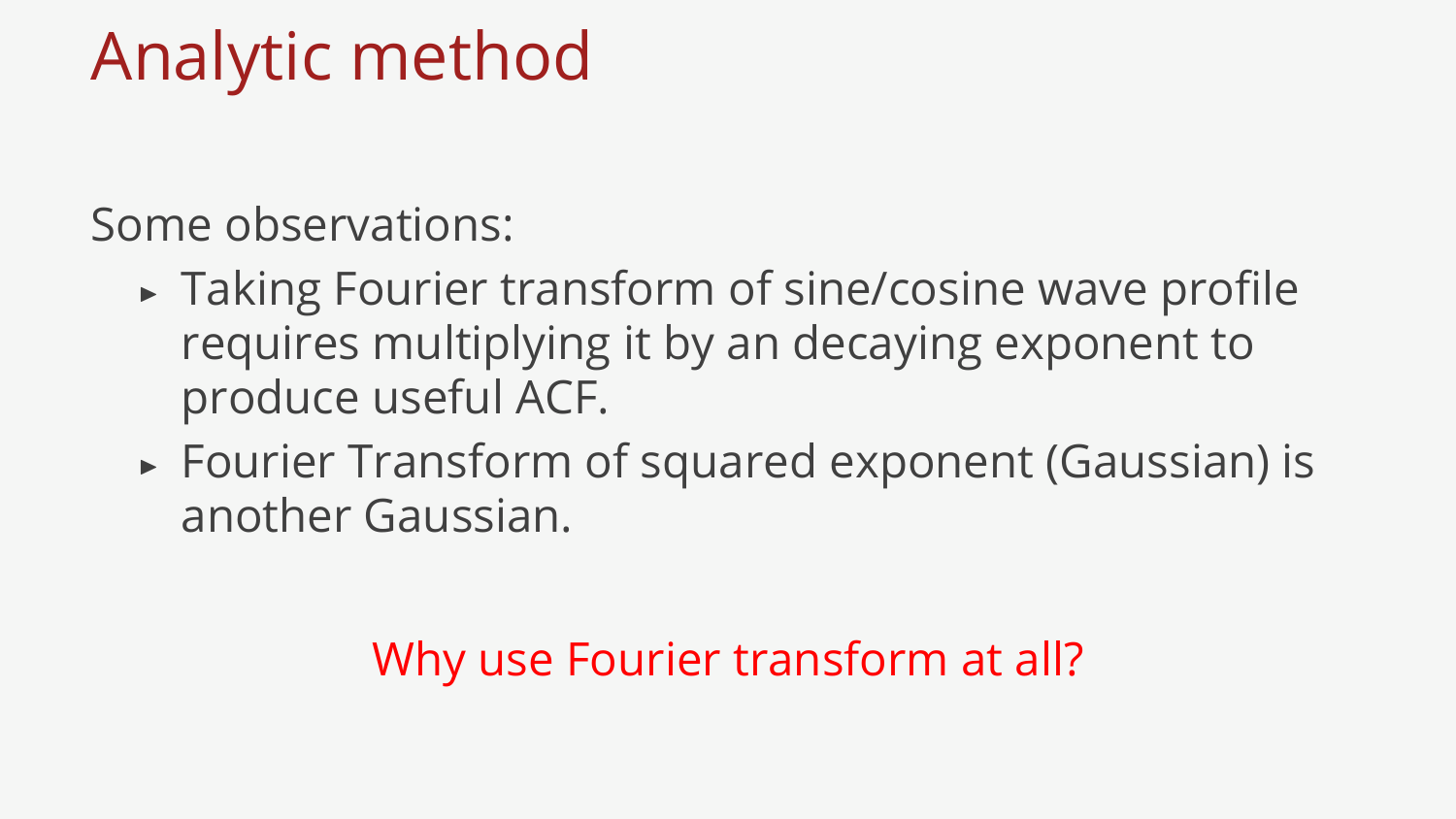### Empirical method

The algorithm:

- 1. Multiply wave profile by an decaying exponent.
- 2. Adjust sine/cosine phase to move maximum value to the origin (or substitute sine with cosine to get the same effect).

In case of plain waves result is the same as for analitic method.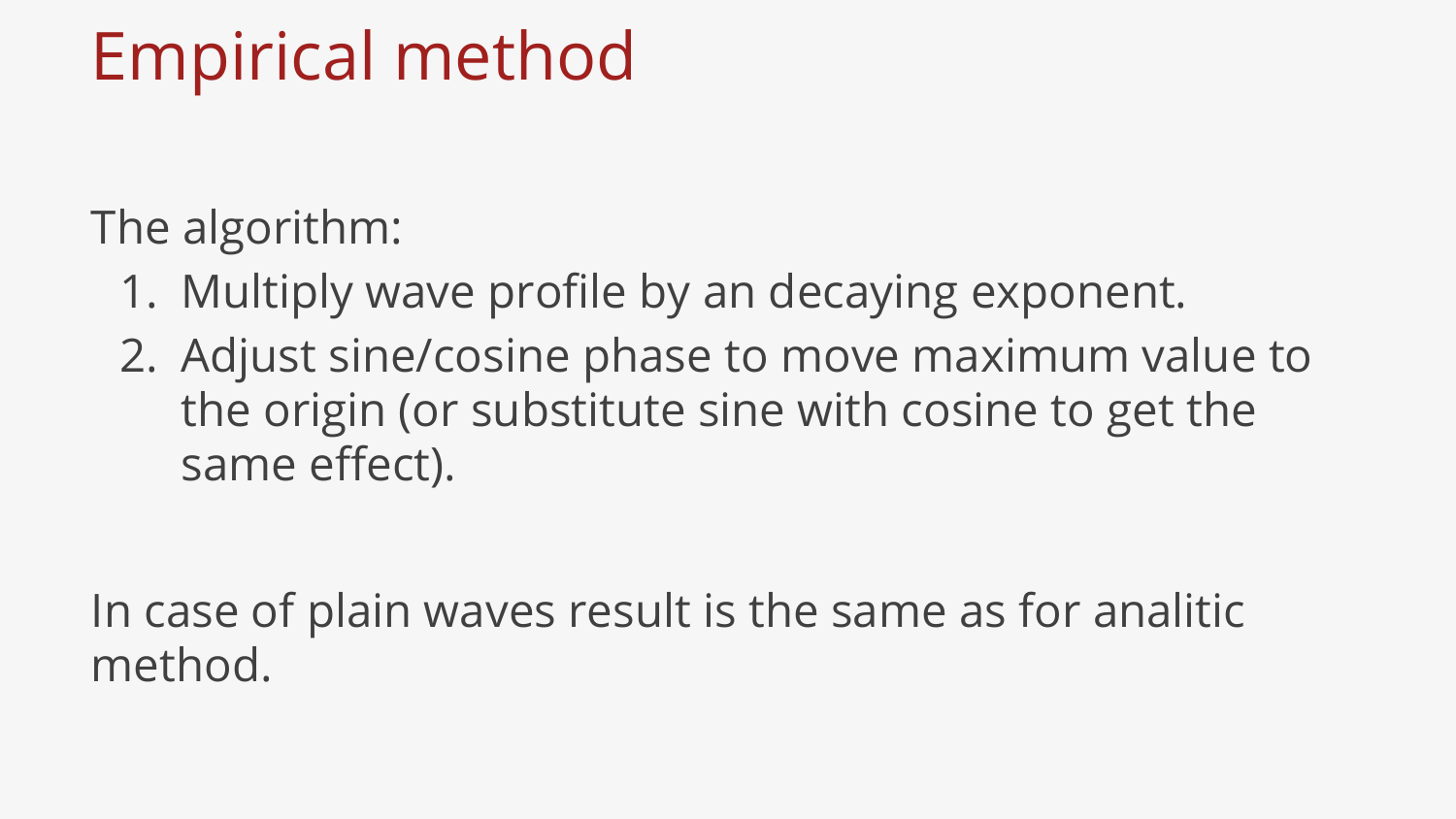# Section 2

Governing equations for 3-dimensional ARMA process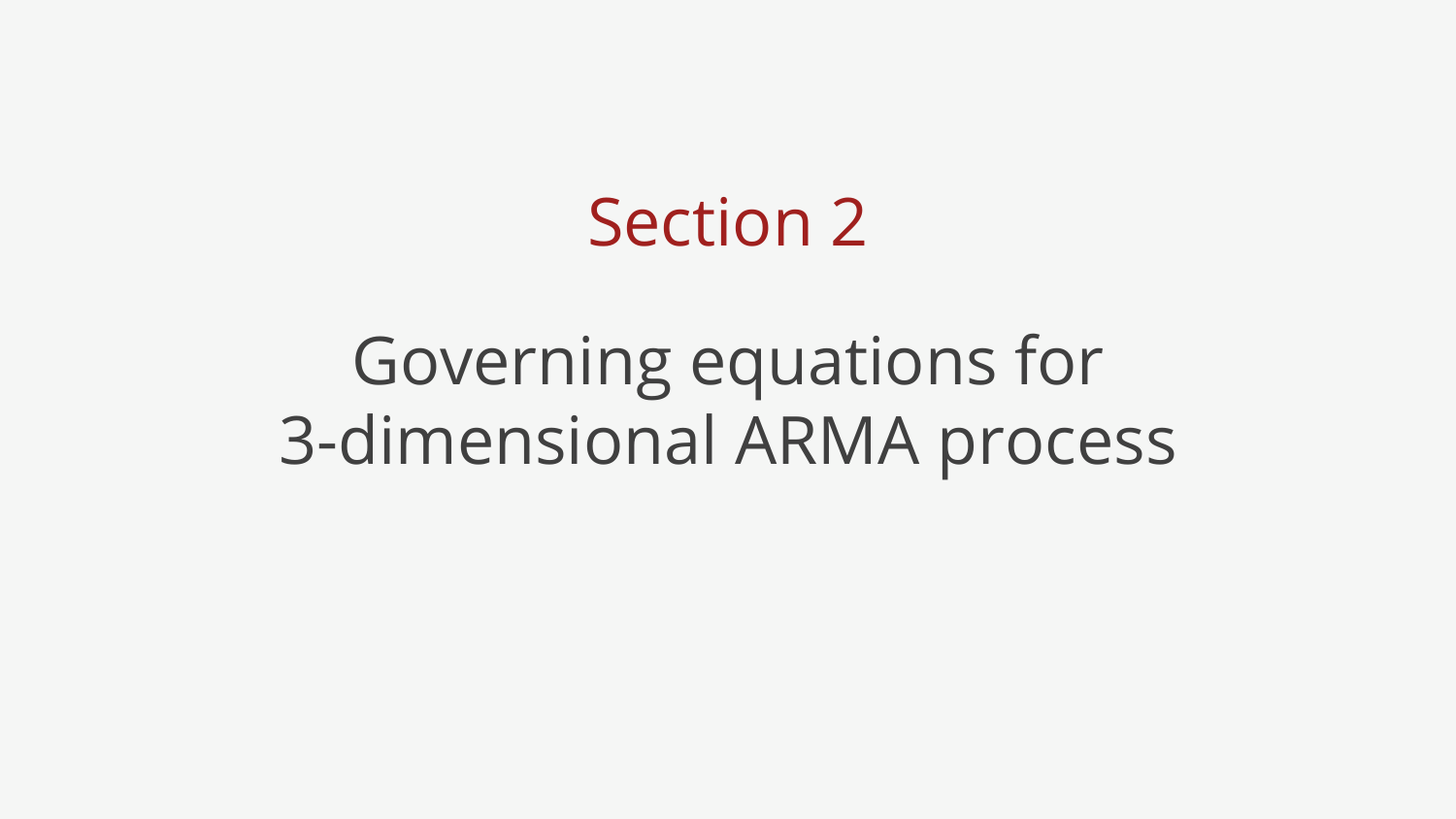### 3-D ARMA process

Three-dimensional autoregressive moving average process is defined by

$$
\zeta_{i,j,k} = \sum_{l=0}^{p_1} \sum_{m=0}^{p_2} \sum_{n=0}^{p_3} \Phi_{l,m,n} \zeta_{i-l,j-m,k-n} + \sum_{l=0}^{q_1} \sum_{m=0}^{q_2} \sum_{n=0}^{q_3} \Theta_{l,m,n} \epsilon_{i-l,j-m,k-n},
$$

where *ζ* — wave elevation, Φ — AR coefficients, Θ — MA coefficients,  $\epsilon$  — white noise with Gaussian distribution,  $(p_1, p_2, p_3)$  — AR process order,  $(q_1, q_2, q_3)$  — MA process order, and  $\Phi_{0,0,0} \equiv 0$ ,  $\Theta_{0,0,0} \equiv 0$ .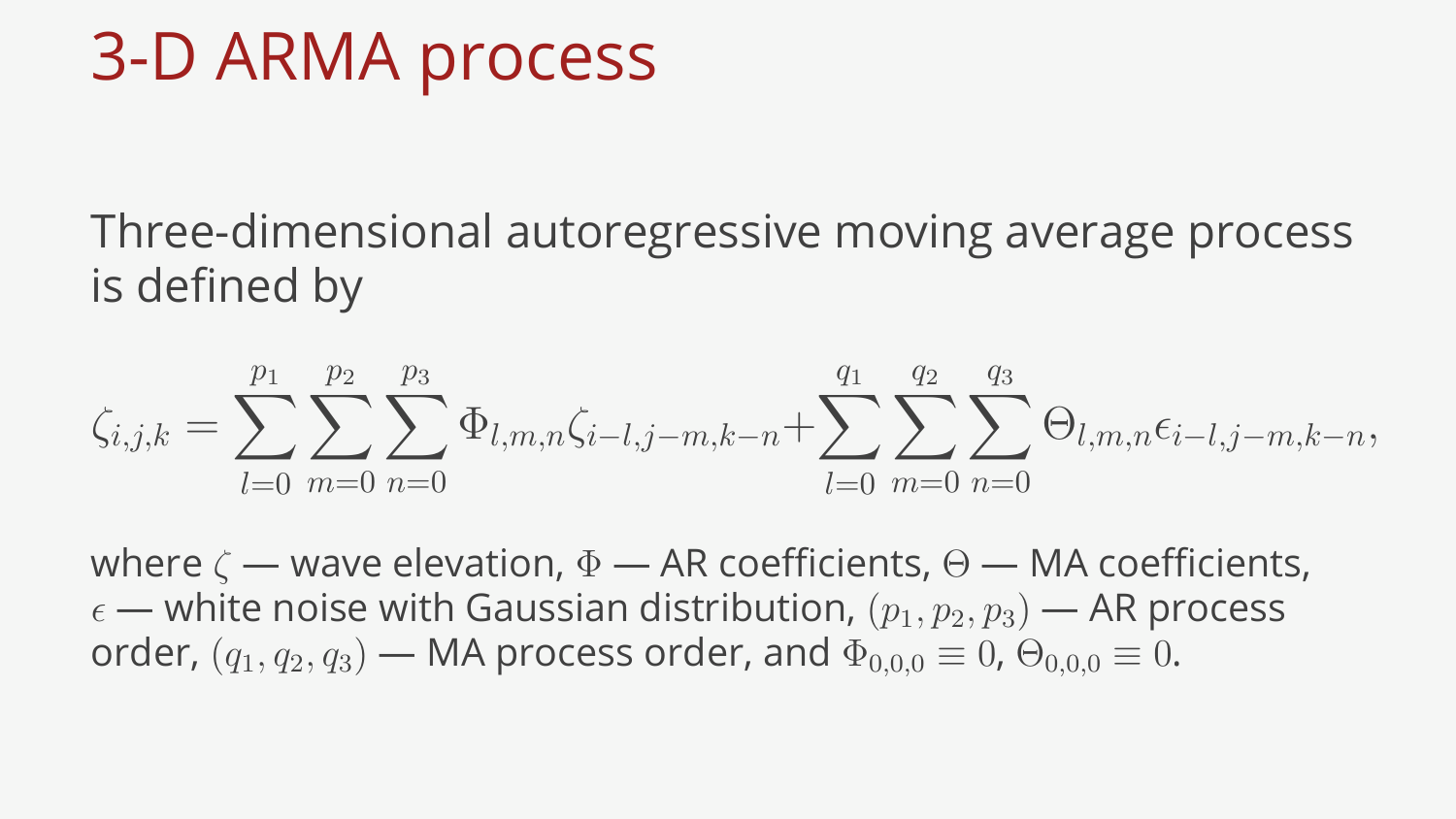#### Determining coefficients AR process

Solve linear system of equations (3-D Yule—Walker equations) for Φ:

$$
\Gamma\begin{bmatrix} \Phi_{0,0,0} \\ \Phi_{0,0,1} \\ \vdots \\ \Phi_{p_1,p_2,p_3} \end{bmatrix} = \begin{bmatrix} K_{0,0,0} - \sigma_{\epsilon}^2 \\ K_{0,0,1} \\ \vdots \\ K_{p_1,p_2,p_3} \end{bmatrix}, \qquad \Gamma = \begin{bmatrix} \Gamma_0 & \Gamma_1 & \cdots & \Gamma_{p_1} \\ \Gamma_1 & \Gamma_0 & \ddots & \vdots \\ \vdots & \ddots & \ddots & \Gamma_1 \\ \Gamma_{p_1} & \cdots & \Gamma_1 & \Gamma_0 \end{bmatrix},
$$
\n
$$
\Gamma_i = \begin{bmatrix} \Gamma_i^0 & \Gamma_i^1 & \cdots & \Gamma_i^{p_2} \\ \Gamma_i^1 & \Gamma_i^0 & \ddots & \vdots \\ \vdots & \ddots & \ddots & \Gamma_i^1 \\ \Gamma_i^{p_2} & \cdots & \Gamma_i^1 & \Gamma_i^0 \end{bmatrix} \qquad \Gamma_i^j = \begin{bmatrix} K_{i,j,0} & K_{i,j,1} & \cdots & K_{i,j,p_3} \\ K_{i,j,1} & K_{i,j,0} & \ddots & x & \vdots \\ \vdots & \ddots & \ddots & K_{i,j,1} \\ K_{i,j,p_3} & \cdots & K_{i,j,1} & K_{i,j,0} \end{bmatrix}
$$

*.*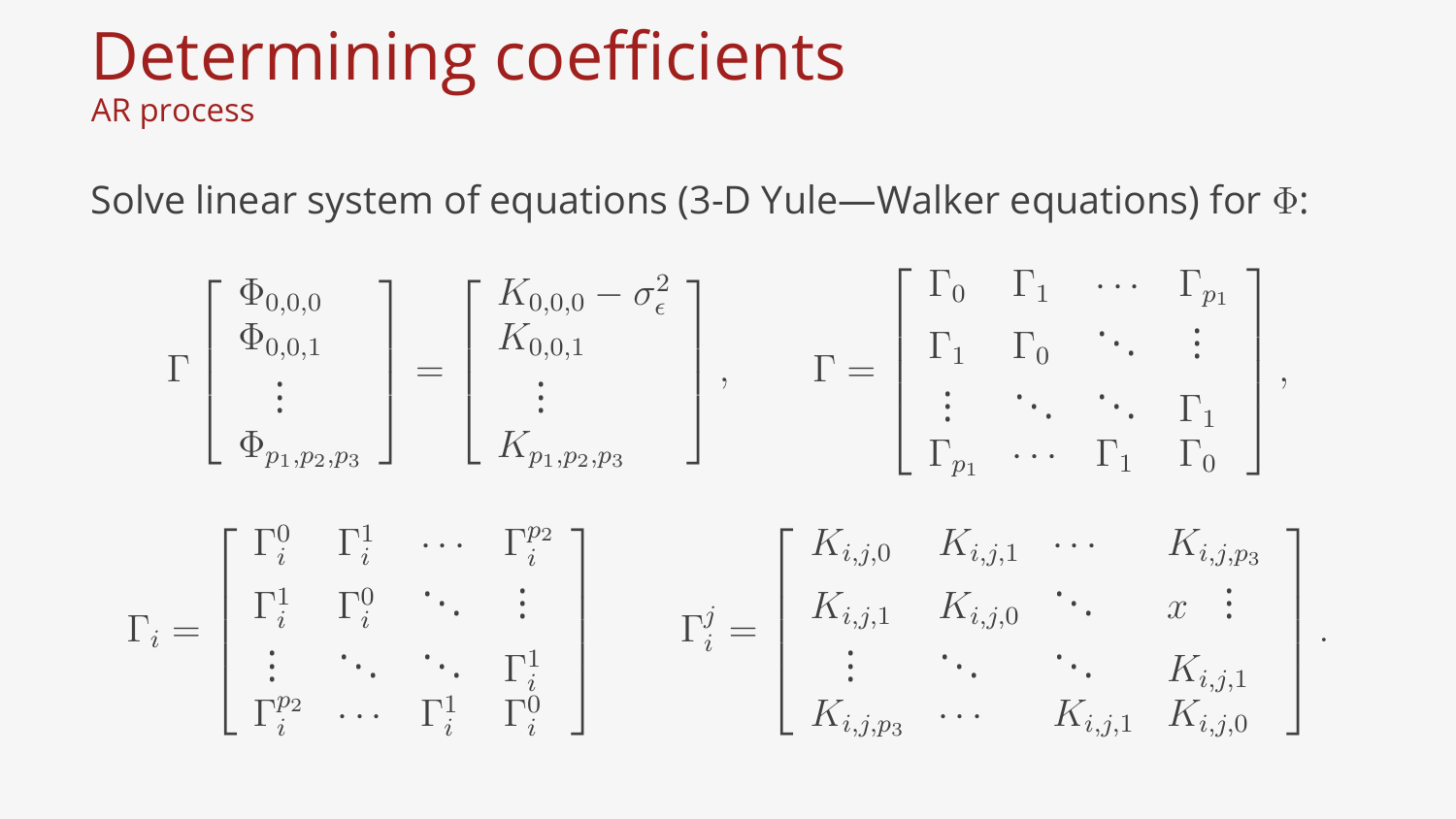#### Determining coefficients MA process

Solve non-linear system of equations for Θ:

$$
K_{i,j,k} = \left[ \sum_{l=i}^{q_1} \sum_{m=j}^{q_2} \sum_{n=k}^{q_3} \Theta_{l,m,n} \Theta_{l-i,m-j,n-k} \right] \sigma_{\epsilon}^2
$$

via fixed-point iteration method:

$$
\theta_{i,j,k} = -\frac{K_{0,0,0}}{\sigma_{\epsilon}^2} + \sum_{l=i}^{q_1} \sum_{m=j}^{q_2} \sum_{n=k}^{q_3} \Theta_{l,m,n} \Theta_{l-i,m-j,n-k}.
$$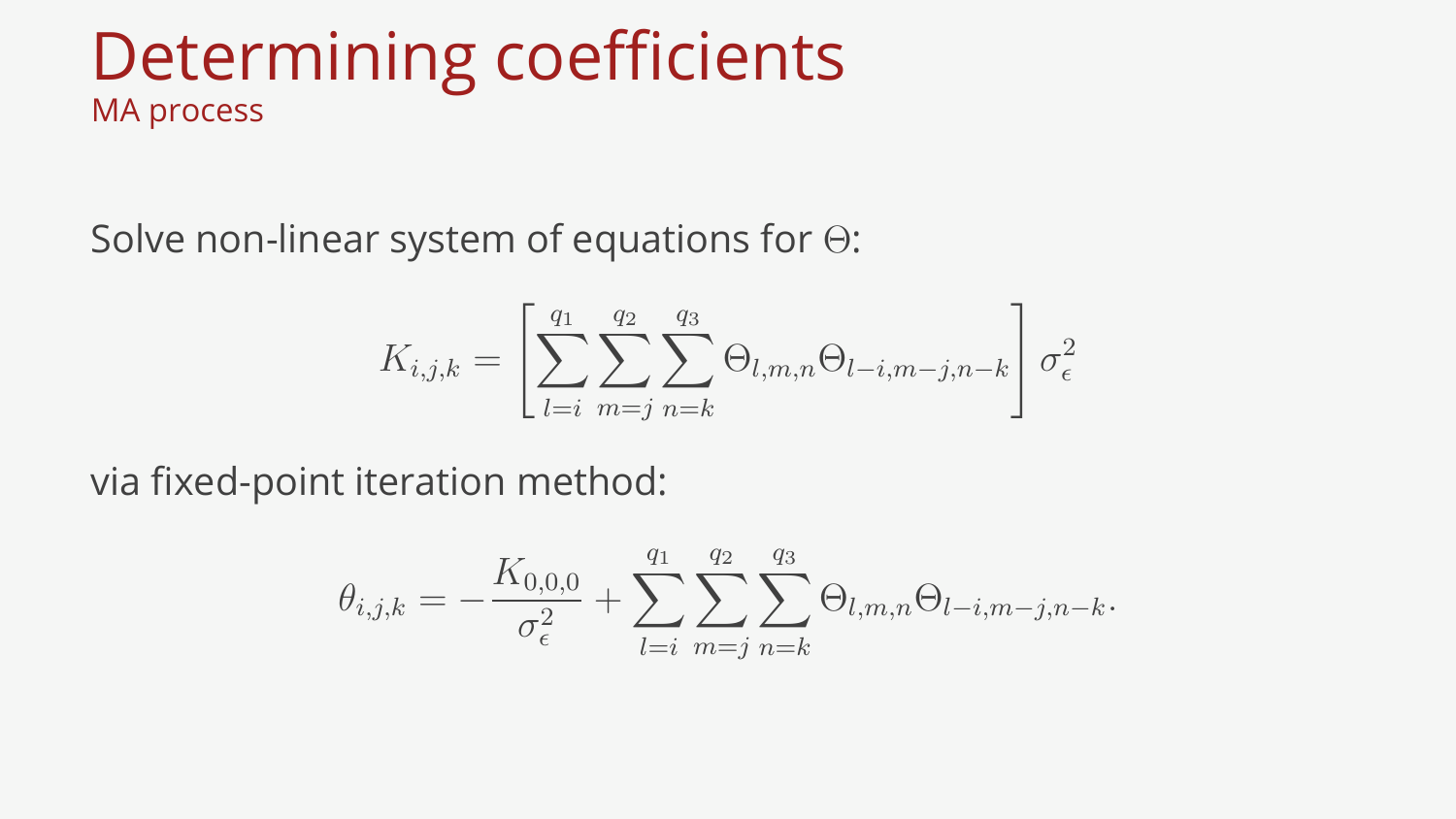#### Determining coefficients ARMA process

To mix processes one needs to divide ACF between processes, and recompute one of the parts to match process properties (mean, variance etc.).

There is no recomputation formula for 3-D proccess.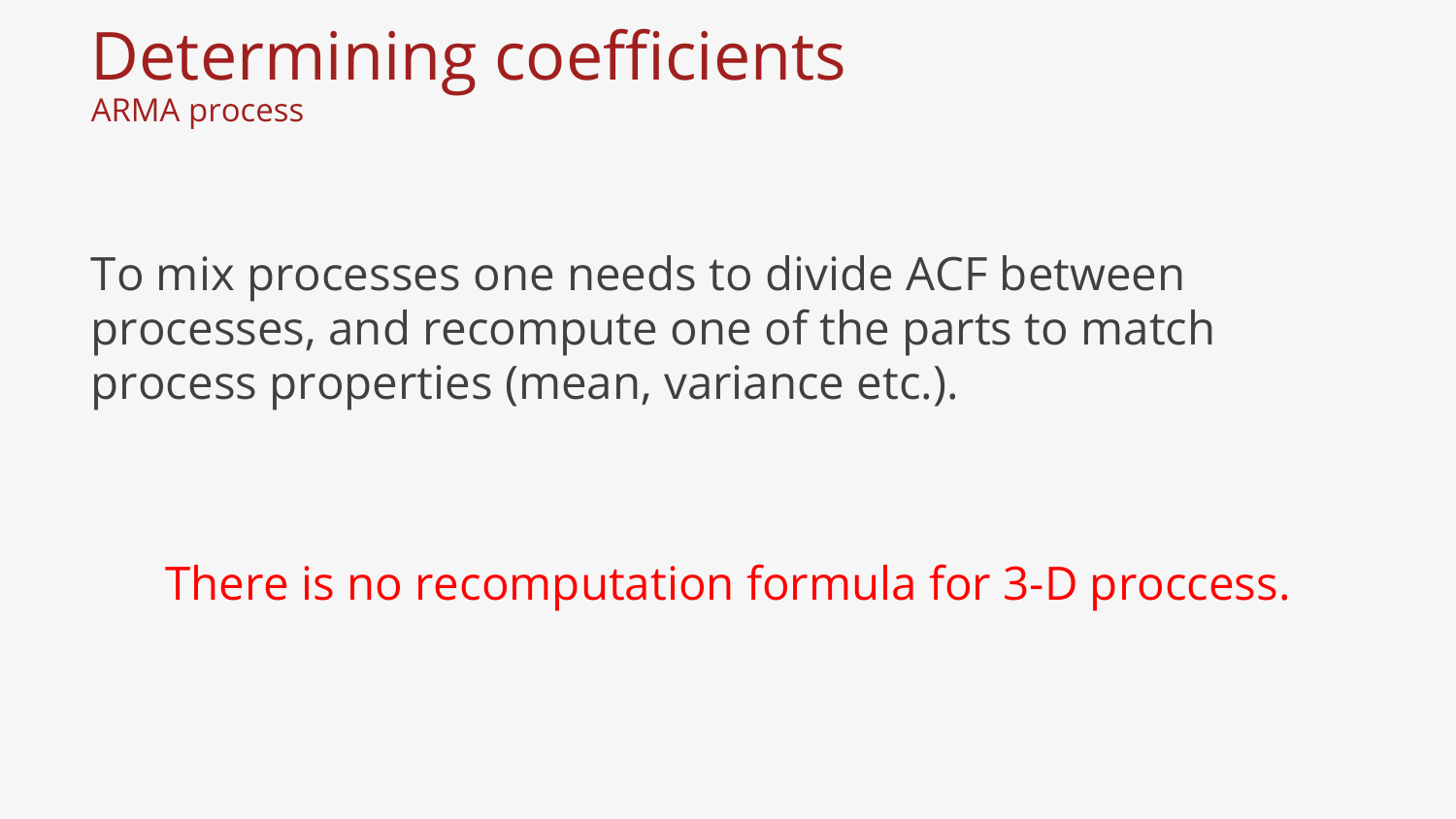### Our approach

Use AR process for standing waves and MA process for propagating waves.

Supporting experimental results:

- $\triangleright$  It works that way in practice.
- $\triangleright$  It does not work the other way round (processes diverge).
- ▶ Wavy surface integral characteristics match the ones of real ocean waves.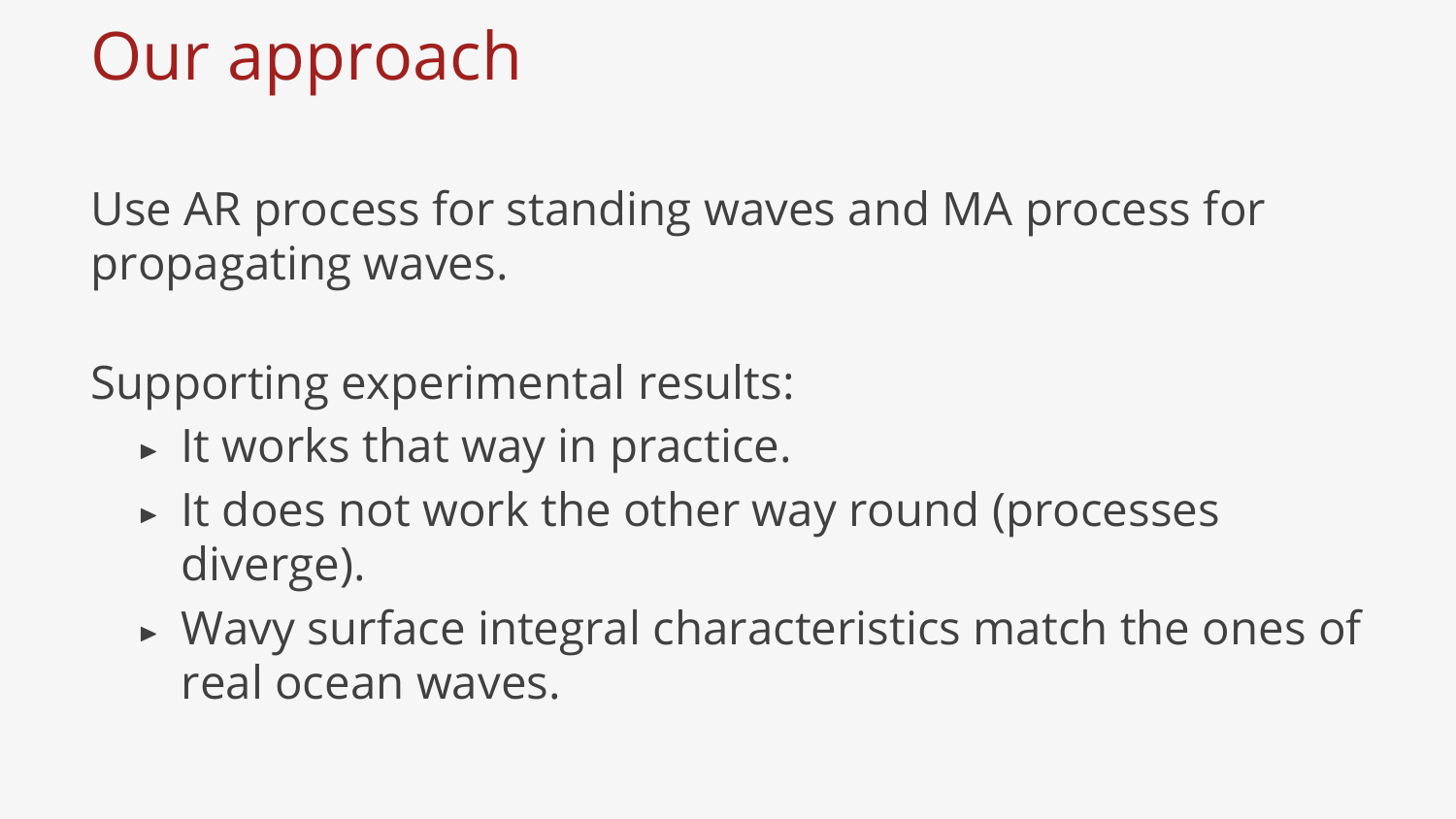# Section 3

Evaluation and verification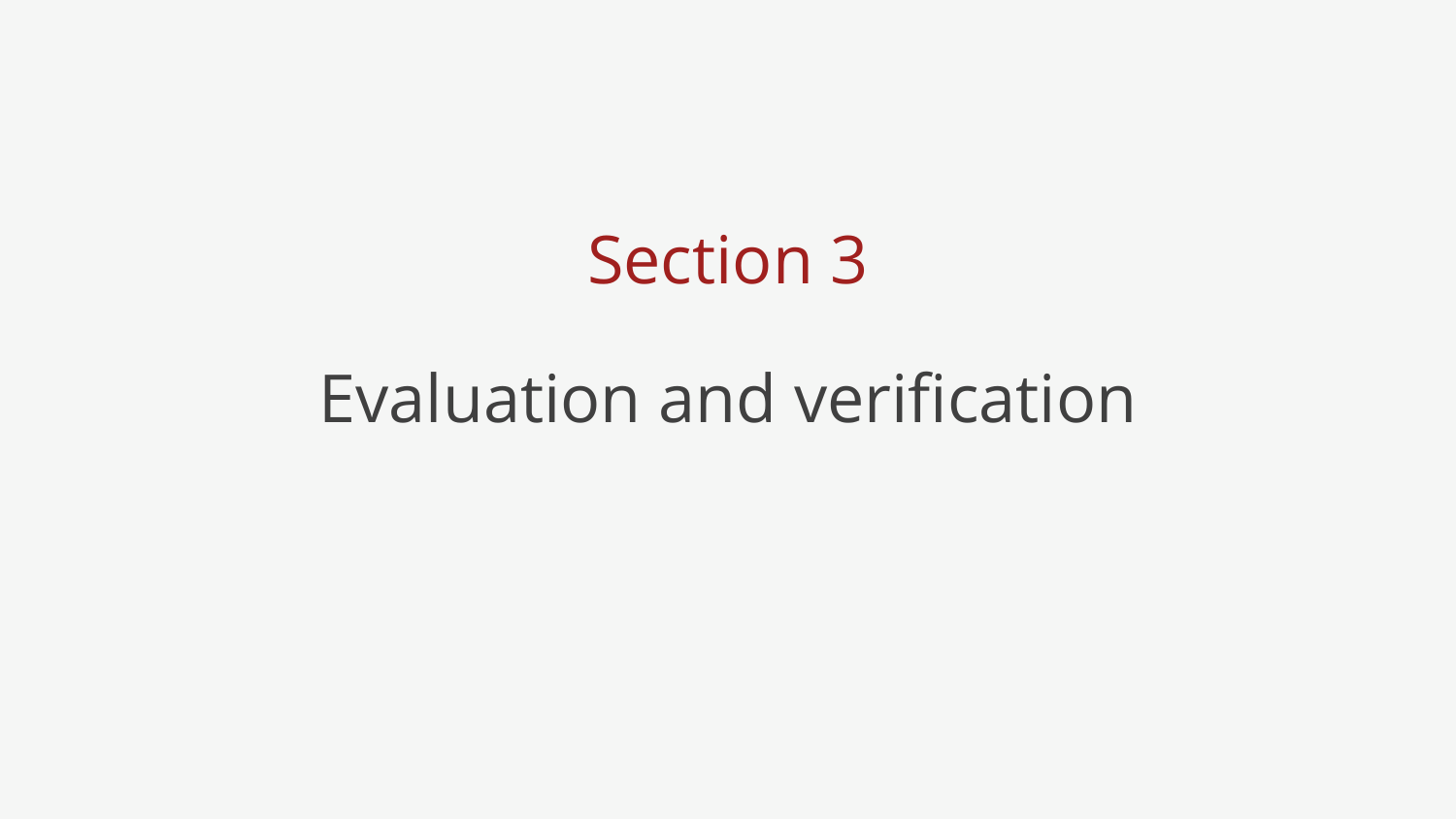### Experiment setup

- $\triangleright$  Generate standing/propagating waves with AR/MA processes respectively.
- ▶ Estimate distributions of integral characteristics.
- $\triangleright$  Compare estimated distributions to the known ones via QQ plots.

| Characteristic       | Weibull shape $(k)$ |
|----------------------|---------------------|
| Wave height          | $\mathcal{V}$       |
| Wave length          | 2.3                 |
| Crest length         | 2.3                 |
| Wave period          | 3                   |
| Wave slope           | 2.5                 |
| Three-dimensionality | フ5                  |